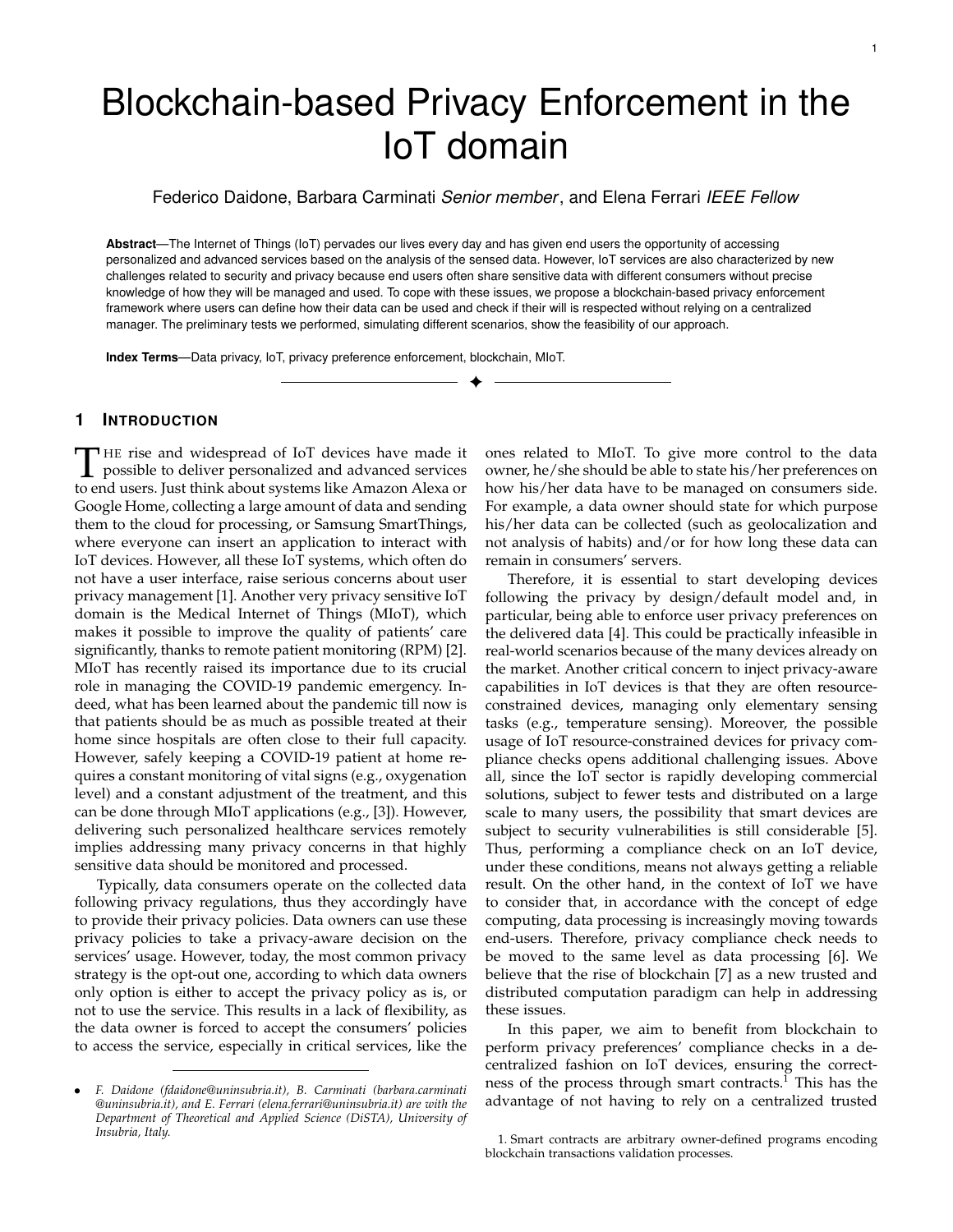monitor to perform the check. Essentially, the compliance check is executed via smart contracts and validated thanks to a distributed consensus among the parties. Then, the result is immutably stored on the blockchain. Data streams generated by IoT devices are complemented with proper metadata, storing information on device owner's privacy preferences, by exploiting the Manufacturer Usage Description<sup>2</sup> (MUD) standard, which allows device manufacturers to implement communication policies on end-devices. The proposed system has been entirely developed and tested with different scenarios to show its performance and feasibility.

The remainder of this paper is organized as follows. Section 2 provides some background information. In Section 3, we discuss the architecture of the proposed solution, and then we deepen the two layers that compose it in Sections 4 and 5. We discuss the security properties in Section 6 and the experimental evaluation in Section 7. Later, Section 8 presents the related work, whereas Section 9 sets out the conclusions. The paper also contains Appendix A and B, containing an in-depth study of Hyperledger Fabric's chaincodes and formal proof of theorems provided in Section 6, respectively.

# **2 BACKGROUND**

In what follows, we briefly introduce some key concepts related to blockchain and the MUD standard that are needed to understand our proposal, as well as the model we adopt to specify privacy preferences.

### **2.1 Manufacturer Usage Description**

The Manufacturer Usage Description (MUD) is an Internet Engineering Task Force (IETF) standard, which allows end devices to indicate to the network their communication needs. Let us consider, for instance, a smart light bulb. In general, this device does not require to interact with other smart home devices (such as heaters or coffee machines). The only connection needed is to the specific vendor service for remote control. As such, by properly configuring MUD, the light bulb owner can block any other unexpected communication. This allows to reduce the attack surface and block some malicious attempts to exploit the device for other purposes. The general MUD schema is as follows. The manufacturer defines, through a configuration file, the access policies and the type of network functionalities required by the device. The configuration can express that the light bulb has to communicate only on port 80 with https protocol to a specific server. When a new device joins a network, it communicates the URL where its MUD configuration file can be retrieved. Then, the network access device (NAD) retrieves the URL and sends it to the MUD manager. This component, usually placed in the local network, retrieves the MUD configuration file from the MUD file manager (aka, the smart light bulb vendor) and adapts the network setting such as to adhere to the MUD configuration (e.g., smart light bulb can connect only with its remote server). Although the standard currently covers only aspects related to network access control, the goal is to

extend it to other fields, such as quality of service and data privacy. Indeed, the standard includes a MUD Extension $3$ field designed at this purpose.

#### **2.2 Blockchain**

Blockchain is a distributed ledger where data are stored in chained blocks publicly accessible to the network nodes [7]. Any activity or exchange of resources made by network participants is stored in the blockchain as a transaction. Transactions are grouped and inserted into a block. Each block contains the hash of the previous block that creates a link between the blocks, comparable to a chain, making the blocks immutable. Before transactions are entered into the blockchain, peers of the network must agree on their validity. In distributed computing, this problem is known as consensus $^4$ . According to the way the network nodes are selected, a blockchain can be classified as permissionless or permissioned. A permissionless blockchain permits to anonymous nodes to participate in consensus. In contrast, in a permissioned blockchain, only selected nodes are authorized to join the network and participate in distributed consensus. Regardless of the permission type, all the major blockchain frameworks support smart contracts, enabling the inclusion of other functionalities with respect to standard validation operations. A smart contract is a program autonomously executed on the blockchain as part of a transaction process validation. Our proposal is based on Hyperledger Fabric<sup>5</sup>, a permissioned blockchain that can manage large amounts of data with high performance. We refer the interested readers to Appendix A for more details about Fabric smart contracts.

#### **2.3 Privacy model**

In general, a privacy policy is specified by a consumer to mainly state which personal data it collects from individuals, for which purpose, for how long, and whether the collected data will be released to third-parties. On the other hand, data owners can specify their privacy preferences as constraints on each single privacy policy component (e.g., purpose, retention time, third-party release). The literature presents several models to represent user privacy preferences (see e.g., [9]). Although the proposed framework can work with several privacy models, we choose to adopt the model presented in [10], since this has been designed for the IoT scenario. This is an expressive privacy model that, in addition to standard privacy-related elements (e.g., purpose), also supports a set of features tailored to the IoT domain to allow data owners to limit how and which data can be derived during IoT analytic processes. Moreover, it allows the automatic generation of privacy preferences for newly derived data (e.g., information resulting from data fusion). In this proposal, as a first step, we have considered a lighter version of [10], such to focus mainly on the traditional privacy preference components (e.g., purpose,

<sup>3.</sup> Reporting MUD behavior to vendors - Available at https://tools. ietf.org/html/draft-lear-opsawg-mud-reporter-00.

<sup>4.</sup> Proof-of-Work (PoW) or Proof-of-Stack (PoS) are example of BFT protocols [8]

<sup>5.</sup> Available at https://www.hyperledger.org/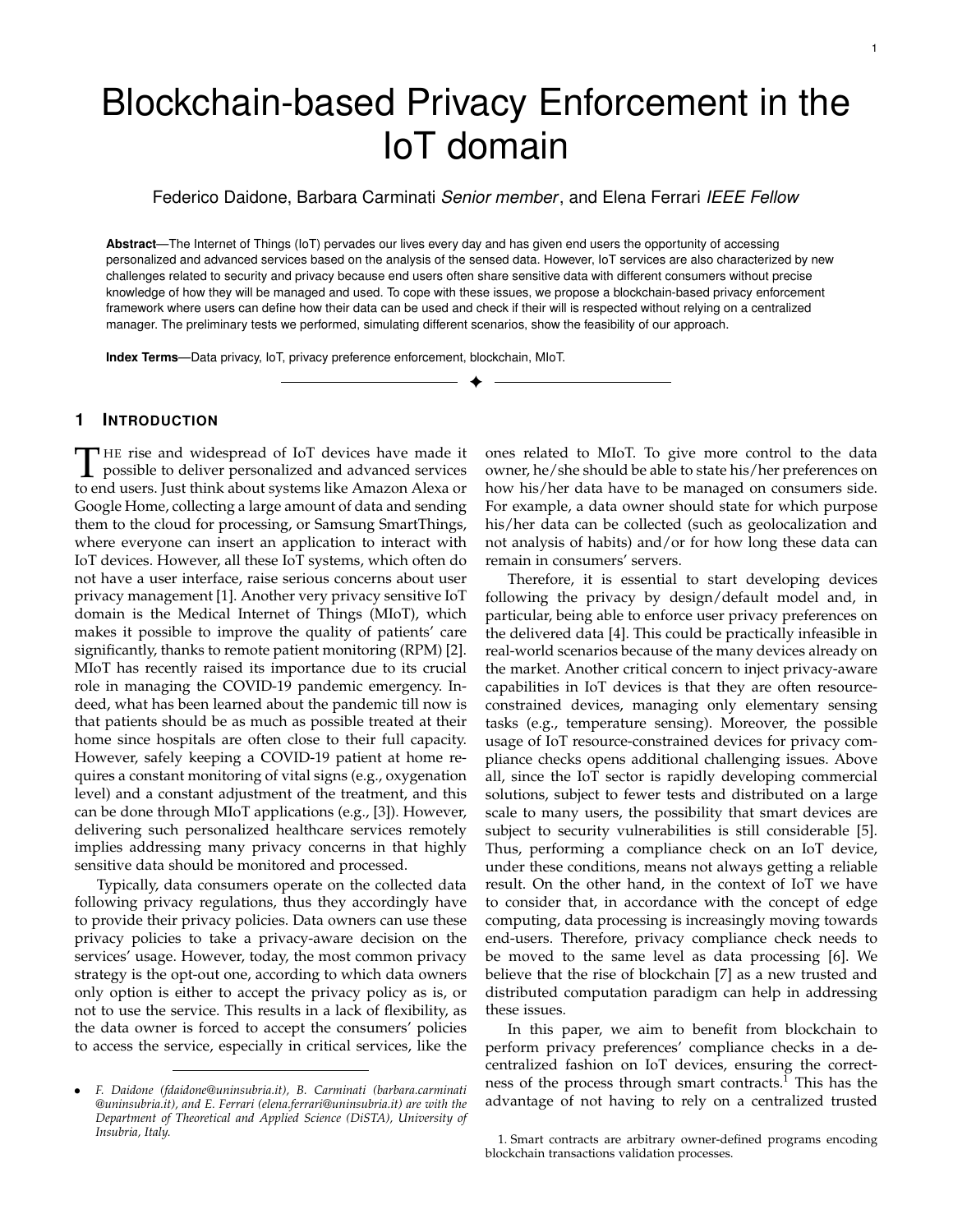

retention time). We postpone as future work to extend the framework to have full compliance with the model in [10].

According to [10], purposes are hierarchically organized into a tree structure  $PT$ , as shown by the example in Figure 1. Such tree structure is used to limit the number of purposes that need to be specified into a privacy preference. Indeed, a preference with the purpose *purp* also implies the authorization for all the purposes rooted at  $\text{p}$ ur $\text{p}$  in  $\text{PT}$ . However, the model also allows the specification of exceptions to this propagation, as formalized by the following definition.

*Definition 1 (Intended purpose [10]).* An intended purpose *ip* is a pair  $(Aip, Exc)$ , where  $Aip$  (allowed intended purposes) is a set of purposes belonging to a purpose tree  $PT$  and  $Exc$  (exceptions) is a set of purposes that descend from elements in Aip. ip authorizes the access for all purposes that descend from  $6$  the elements in  $Aip$ , except for those that descend from any element in  $Exc$ .

Now, it is useful to define the set of purposes implied by  $ip$ , denoted as  $ip$ , to check the privacy compliance. This is the set of *purp* in  $A$ *ip* including all their child nodes in  $PT$ . From this set, we remove all  $p$ ur $p$  in  $Exc$ , plus their child and parent nodes in  $PT_{\leq}$ 

Formally, let  $Aip = \int_{purp\in ip:Aip} purp^{\downarrow7}$ , where  $purp^{\downarrow}$  is the set composed of *purp* and all purposes descending from purp in  $PT$ , and  $Exc =$  $\int_{\text{purple}(p:E\times c)}^{\infty}$  purp<sup>†</sup>, where purp<sup>†</sup>, the set composed of purp and all purposes descending and ascending from purp in  $PT$ ,  $ip = Aip$   $EXc$ .

A privacy preference is in turn defined as follows.

- *Definition 2 (Privacy preference [10]).* A privacy preference is a tuple  $pp = h$ ; consumer; ip; rt; tpui, where is an attribute of a data stream generated by a smart object to which the policy refers to, *consumer* specifies the set of consumer's identities to which  $pp$  applies,  $ip$  specifies the intended purposes for which can be collected and used by any entity in consumer, rt specifies the retention time, and  $tpu$  the third party usage.<sup>8</sup>
- *Example 1.* Let us consider the scenario of a smart home, equipped with MIoT devices for the remote monitoring. The basic symptoms monitoring system is composed by sensors for acquiring the respiration rate, heart rate, temperature, and oxygen saturation [11]. The sensed data must reach the hospital, namely the consumer, who takes care of the treatments. A patient can define a privacy preference  $pp$  for each data

stream generated by the monitoring system. Consider, for instance, the heart rate monitoring. Suppose that a user wants to share the sensed data only with his/her hospital and only for administration and medical purposes, except for research. Moreover, he/she allows a retention time of 90 days and prohibits the dissemination of such information to third parties. To model these requirements, the user can specify  $pp$  as follows:  $pp =$  hheart-rate; fhospital-companyg; hfadmin; medicalg; fresearchgi; 90d; unshareablei. By considering the purpose tree in Figure 1, the set of burposes authorized by  $pp$  is  $ip = \frac{f}{f}$  figure 1, the set of analysis; diagnosis; examinationg.

A privacy policy can be modelled as a tuple  $h$ ; up; dataRet; dataReli, where denotes the attribute of a stream sensed by an IoT device to which the policy applies,  $\mu$  is the data usage purpose, whereas dataRet is the data retention time, and *dataRel* is the third party usage. The privacy compliance check compares a privacy preference with a privacy policy, in order to verify whether the consumer's data usage complies with the data owner's will.

# **3 ARCHITECTURE**

In this section, we introduce the overall architecture of the proposed blockchain-based privacy preferences enforcement framework, shown in Figure 2. The key idea is that data owners can leverage on blockchain for privacy compliance before their data are sent to consumers. We assume that both devices of data owner and consumers are registered on the blockchain. More precisely, we model a smart environment at the data owner side a set of connected IoT devices, hereafter IoT network, owned by a given user. The IoT network can sense data from the user environment, eventually locally elaborate them, and then send them to the consumer servers. We further assume that the IoT network is connected to consumer servers via a limited set of special IoT devices, called gateways. In our proposed solution, the gateways become the point of contact of an IoT environment with the blockchain. This implies that they also act as blockchain nodes, called IoT blockchain nodes, in addition to performing their gateway's functions. Data collected by the gateways are complemented with metadata encoding the owner's privacy preferences. Consumers register their privacy policies into the blockchain.

IoT manufacturers play a key role in the privacy enforcement process. They know their products in detail, for example, which network ports they use, which endpoints they connect to, which information they process and which instead they send to consumers, etc. Manufacturers can leverage the MUD standard to define the behavior of their IoT devices at internetworking level (e.g., MAC address, IP address, network port). With respect to data privacy, in our framework, the manufacturer can insert a by default privacy preference, called system-defined privacy preference *pps*, using the custom field provided by MUD (see, Section 2.1). This represents a privacy preference defined with the aim of providing the first level of privacy, by design and by default, to unaware users and therefore being compliant

<sup>6.</sup> Hereafter, we assume this relationship as reflexive, meaning that every element descends from itself.

<sup>7.</sup> In what follows, we use the dot notation dataStructure:element to indicate an element inside a tuple or a data structure.

<sup>8.</sup> For simplicity, in what follows, we assume that the retention time is expressed in days and the third party usage  $tpu$  assumes one of two values, namely shareable or unshareable.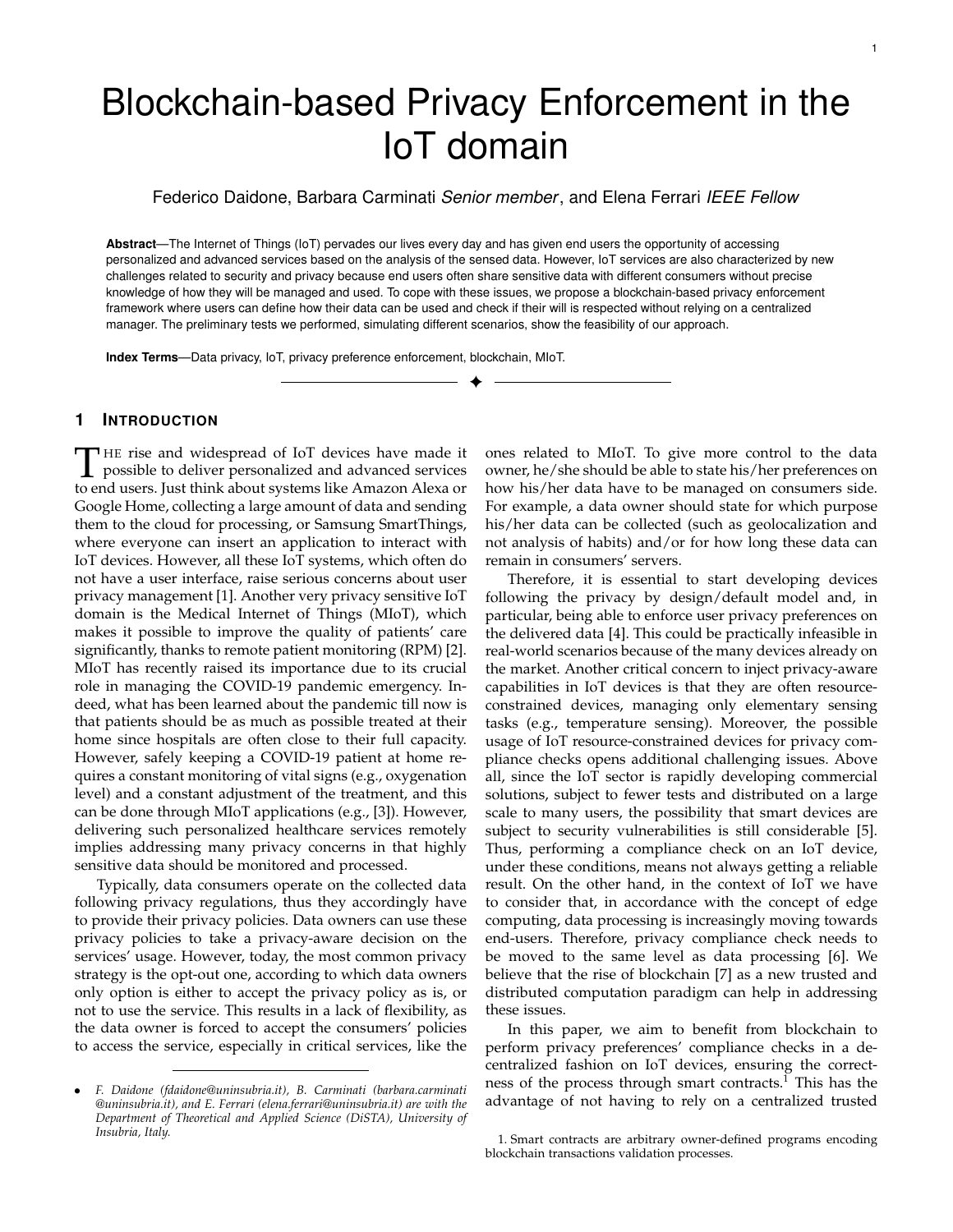

Fig. 2: Blockchain-based privacy enforcement workflow

with regulations, such as the GDPR $\rm^9$ . In any case, the data owner is free to add further restrictions to system-defined privacy preferences, by specifying an owner-defined privacy preference ppo. In particular, the framework provides the functionalities to merge the owner and system-defined privacy preferences before performing a compliance check. As it will be described in Section 4, this process is carried out via a dedicated smart contract deployed in the blockchain. Hereafter, when we talk about privacy preference, we will refer to the one generated by the combination of the systemdefined and the owner-defined privacy preferences.

We also rely on smart contracts for the enforcement of privacy preferences. In particular, the gateways analyze the collected data, and when they find a new privacy preference (e.g., a privacy preference that has not yet been evaluated), they trigger the execution of a smart contract implementing the privacy compliance check. This is designed to verify whether the consumer policy satisfies the constraints specified by the data owner in his/her privacy preference. Finally, we save on-chain the proof of the results returned by the compliance check for auditing purposes.

In devising our framework, we have to consider that, by design, information stored in the chain is distributed among all blockchain nodes. Each node can see what is saved onchain as well as the smart contract contents. The privacy enforcement does not treat sensitive information, and therefore any node can execute the smart contract without affecting the data owner's privacy. Moreover, the proposed architecture leverages on a permissioned blockchain that can be configured such that only given stakeholders are authorized to join the privacy compliance check.<sup>10</sup> Once privacy enforcement has been executed (i.e., its smart contract has been validated), we exploit the blockchain to enforce the data release process. This implies to release owner's data only to consumers that satisfy his/her privacy preferences. Since data could be sensitive, we cannot store them directly in the blockchain. For this reason, we assume that once the data have reached the gateway, they are kept in local temporary storage, at the gateway side, waiting to be released to the authorized consumers. To coordinate the data release, we need a communication channel able to directly connect the

gateway holding the data to the blockchain node corresponding to the authorized consumer. This channel must be private, avoiding thus any other nodes in the blockchain to access exchanged data. At this purpose, we exploit the *private data* mechanism, natively supported by Hyperledger Fabric. Thanks to this, Hyperledger Fabric can create peerto-peer links between two or more nodes to exchange offchain information, keeping on-chain an evidence of the data exchange. In particular, all communications take place via an encryption layer, established through the Transport Layer Security (TLS). Therefore, when the data owner's privacy preferences have been verified, another smart contract takes care of data release. It is executed directly by the gateway hosting the data to be released. Its execution aims at moving the data from the temporary local storage to the authorized consumer via the P2P channel supported by Hyperledger private data. The sensitive data are processed only within the data owner's IoT blockchain node (i.e., the gateway acting as blockchain node). The remaining nodes can only see the hash of this data, stored on the blockchain as a result of the smart contract execution. To enforce the abovementioned steps (i.e., privacy enforcement and data release), we leverage on a permissioned blockchain to create two groups of blockchain nodes, namely the privacy enforcement and the data release layer (see Figure 2) to which we assign different privileges on transactions/smart contracts. Nodes on the privacy enforcement layer implement the privacy compliance check, whose outcome is used by nodes on the data release layer. Both layers are discussed in detail in Sections 4 and 5, respectively.

# **4 PRIVACY ENFORCEMENT LAYER**

In this section, we illustrate the three phases carried on by the privacy enforcement layer: privacy preference enforcement, tuple grouping, and enforcement audit.

#### **4.1 Privacy preference enforcement**

As depicted in Figure 2, data sensed by IoT devices are sent to gateways, that act as blockchain nodes (see step 1 in Figure 2). IoT devices send their data inside a data tuple  $t_{d}$ , formally defined as follows.

*Definition 3 (Data tuple).* Let  $S_d$  be a stream containing data sensed by an IoT device. A data tuple  $t_d$  in  $S_d$  has the following structure:  $hids/sn/d/hash(d)/h$ , where d is the

<sup>9.</sup> General Data Protection Regulation - EUR-Lex 32016R0679: https: //eur-lex.europa.eu/eli/reg/2016/679/oj

<sup>10.</sup> Permissioned blockchains allow us to have an integrated identity management system relying on public key infrastructure to identify authorized stakeholders.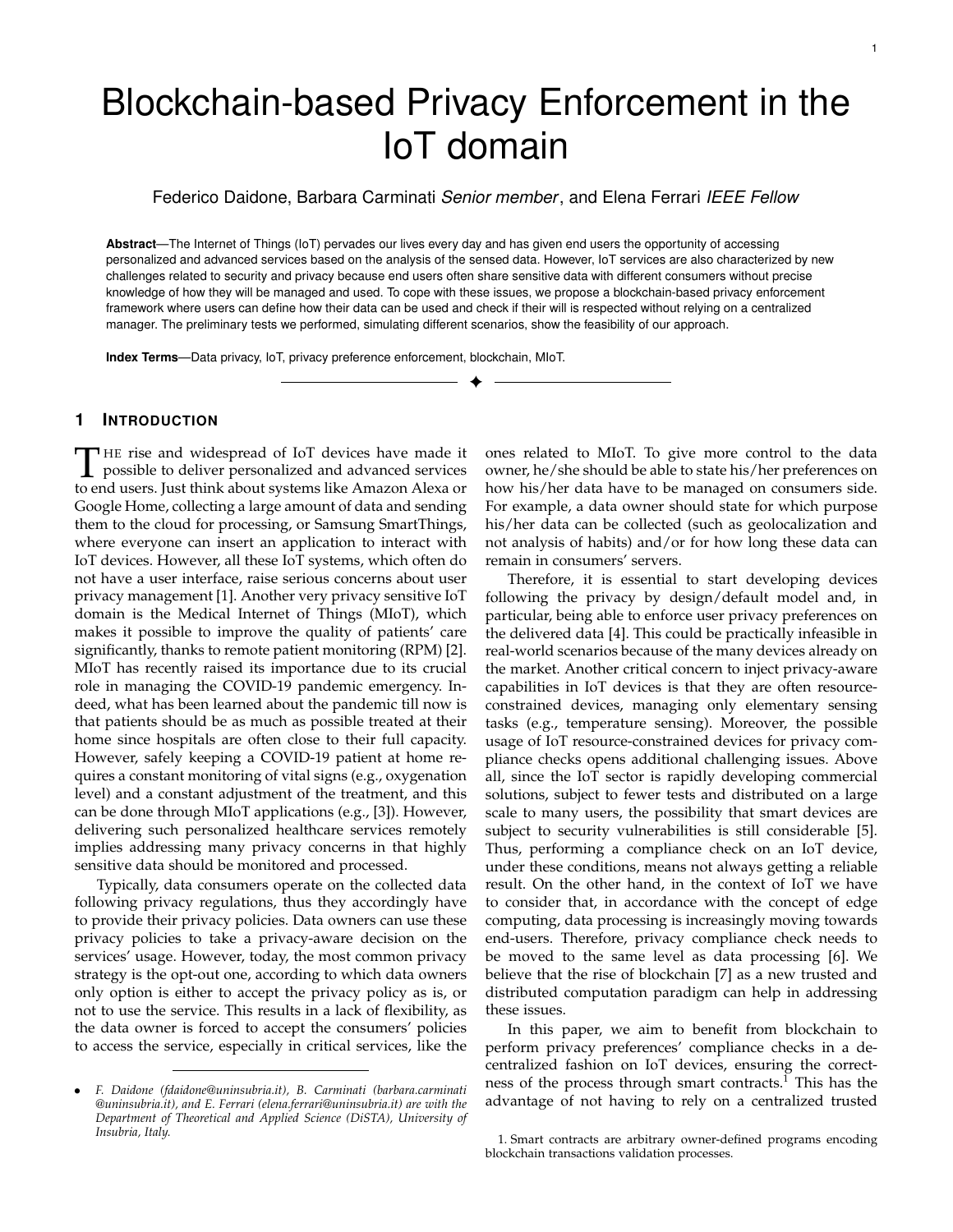sensed data,  $hash(d)$  is the hash value of  $d$ ,  $idS$  is the id of  $S_d$ , whereas *Sn* represents the sequence number of  $t_d$ in  $S_d$ .

We use hashes to let consumers check that the received data are exactly those sent by IoT devices and have not been manipulated or corrupted (see Section 4.3). To avoid further overload of the blockchain, the hash values are directly computed by IoT devices. For instance, the tuple  $t_d$  = hstream01;32; \heart-rate : 60"; \de6960c7" i can be used to encode heart rate information of a patient equipped with a wearable device to sense heartbeats. Before sending their data, data owners must register their data streams on gateways. Consumers can then subscribe to registered data streams. This subscription is subject to data owner acceptance. Once the data owner accepts a new subscribed consumer, he/she communicates a vector of subscribed consumers' **consumerVector**<sup>11</sup> to the gateway (see step a in Figure 2). The vector is formed by consumer identifiers *idC* and wrapped into a tuple  $t_{cv}$  : *hidS*; **consumerVector***i*, where  $i dS$  is the target stream identifier. On the other hand, consumers register their privacy policies in the blockchain (see step b in Figure 2). A consumer's gateway sends to the blockchain the privacy policy  $p$  related to a stream  $idS$ through a privacy policy tuple  $t_p$  with the following structure:  $hids$ ;  $idC$ ;  $pi$ , where  $idC$  is the consumer identifier,  $idS$  is the data stream identifier, whereas  $p$  denotes a privacy policy specified as explained in Section 2.3. When the blockchain receives  $t_p$ , it executes a tailored smart contract to store the tuple with the identifier  $i dT p$  and to create an association between the consumer idC and the stream idS.

We recall that, to make the task of privacy preferences specification easier, we assume that IoT manufacturers create system-defined privacy preferences, with the aim to also protect those data owners with little awareness of the privacy risks related to data disclosure. Such preference is stored into the MUD extension field. Moreover, the preference is also stored in the blockchain for future audits (e.g., in case the MUD file is no longer available on the manufacturer server). A skilled data owner can specify his/her own privacy preferences, called owner-defined privacy preferences. An owner-defined privacy preference complements the system-defined privacy preference, making it more restrictive. The gateway, upon receiving the data owner's privacy preference (see step a in Figure 2) and catching the MUD URL coming from the corresponding IoT device, sends this information to blockchain injecting into the corresponding stream a privacy preference tuple  $t_{pp}$ , formally defined as follows.

*Definition 4 (Privacy preference tuple).* Let  $S_d$  be a stream containing data sensed by a smart device. A privacy preference tuple  $t_{pp}$  in  $S_d$  has the following structure: hidS; sn; mudUrl; ppoi, where idS is the id of  $S_d$ , sn represents the sequence number of  $t_{pp}$  in  $S_d$ , mudUrl is the URL pointing to the manufacturer's MUD file of the corresponding IoT device, and ppo is the owner-defined privacy preference, specified according to the model in Section 2.3.

In case of legacy devices, which are not compatible with the MUD standard, the mudUrl field will be left blank. An empty *ppo* field means that the data owner has not specified his/her own privacy preference. When both the *ppo* and  $mudUr$  fields are empty, it is equivalent to not execute any privacy enforcement.

The privacy enforcement smart contract (see Pseudocode 1 <sup>12</sup>) includes the *submitPrivacyPreference()* function that generates a unique  $pp$  starting from the input privacy preferences provided in  $t_{pp}$ . It is started when the blockchain receives a new  $t_{\rho\rho}$ . As first step, it checks that the sequence number is as expected, to avoid inconsistencies and conflicts of privacy preference (see, Line 6). When the tuple  $t_{pp}$ contains only the data owner-defined privacy preference, that will become the actual  $pp$ . The same holds if only a system-defined preference is contained into the tuple. When the privacy preference tuple contains both a system and an owner-defined preference, the resulting  $\rho p$  is obtained by combining these two in such a way that they must be both satisfied in order to deliver the protected data to the requesting consumers. Preferences combination is implemented by the *ppCombine*() function (Pseudocode 1). The generic "join  $(pps: ppo: )$ " function combines each element of the two privacy preferences. At the end, the function returns the resulting  $\rho p$ , which is saved in the blockchain as a parameter of  $t_{pp}$ . In addition, we also append the system-defined privacy preference *pps* retrieved from the manufacturer server. The execution of the privacy enforcement smart contract is then validated by the network via distributed consensus, ensuring thus the correct compliance check.

*Example 2.* Returning to Example 1, a privacy preference tuple for the heart rate can be:  $t_{pp}$  = hstream01;24;\manuf acturerUrl"; dataOwnerPPi, where "stream01" is the stream id, "24" is the tuple id, "manufacturerUrl" is the url of the MUD file containing pps, "dataOwnerPP" is the owner-defined privacy preference, which we assume being the pp of Example 1, that is: heart-rate; fhospital-companyg; hfadmin; diagnosisg; ; i; 90d; unshareablei. In this example the data owner grants access to his/her sensitive data. The system-defined privacy preference acts by excluding any purpose which is not GDPR compliant (e.g., to ensure that consumers cannot speculate on medical data). This can be encoded by the following system-defined privacy preference:  $pps = h; \; ; \; ; \; h; \; ;$  fmarketinggi; ;;; i. The combination of the two privacy preferences that will be saved on blockchain is:  $pp =$ hheart-rate; fhospital-companyg; hfadmin; diagnosisg; fmarketinggi; 90d; unshareablei.

When the blockchain receives a new  $t_{pp}$ , the contained privacy preference  $pp$  takes effect substituting the previous one. This implies to run the privacy compliance check of the new preference against privacy policies of consumers subscribed to the related stream (same  $i dS$ ). This check is performed by the *privacyComplianceChecker()* function (Pseudocode 1). The function is triggered by the *submitPrivacyPreference()*

<sup>11.</sup> All vectors are denoted in lowercase bold.

<sup>12.</sup> Functions " $getBc$  \* \*  $(k)$ "/" $putBc$  \* \*  $(k; v)$ " read/write the data with key  $k$  and value  $V$  on the blockchain, respectively.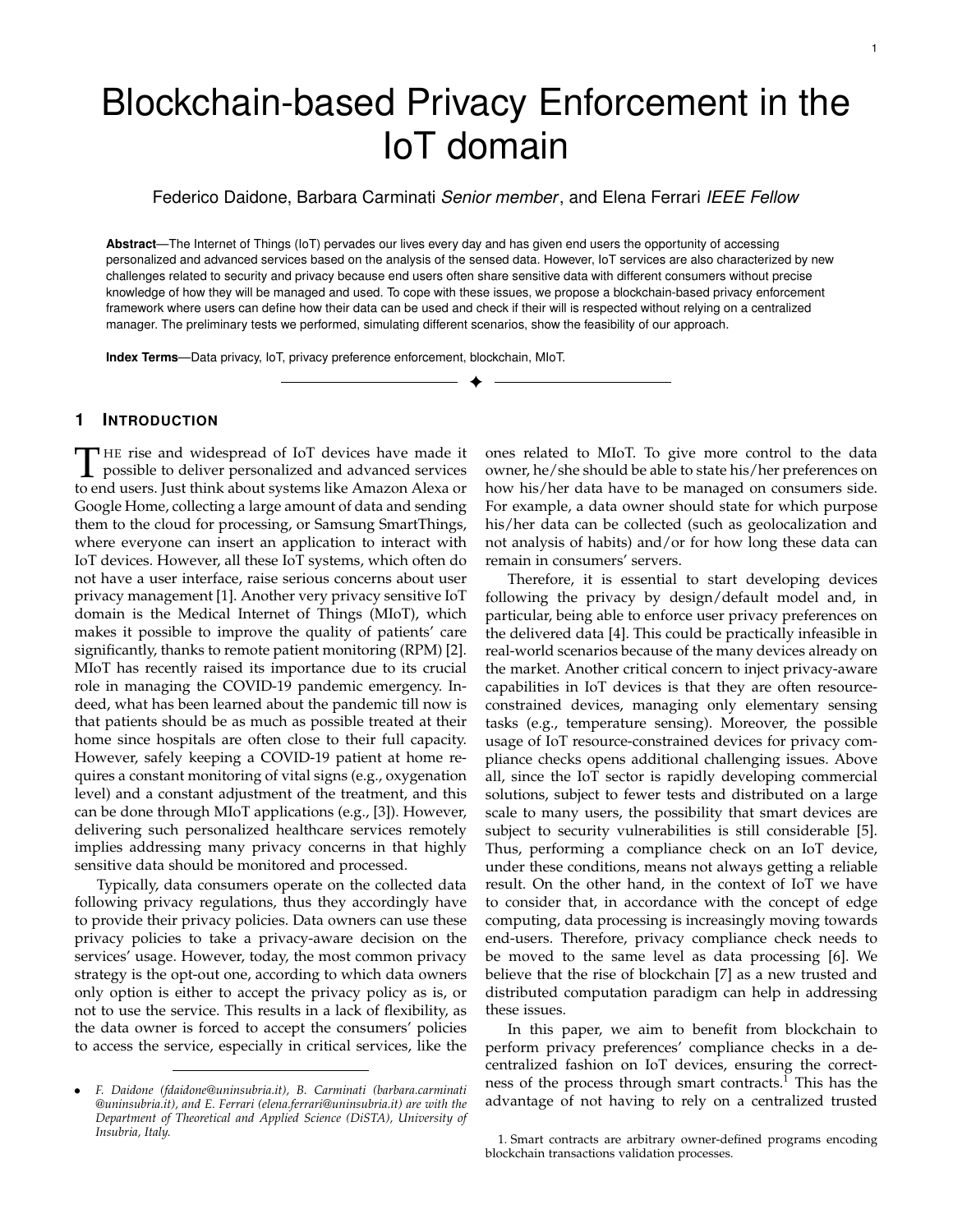function each time a new  $t_{pp}$  is received. After obtaining the privacy preference tuple and the consumer vector, *privacyComplianceChecker()* verifies which of the consumers have the authorization to receive the data in the stream to which  $t_{\text{pp}}$  refers to. This is done by leveraging on the *verifyAuth*() function (Pseudocode 1). The purpose check (see, Line 8) is satisfied if up specifies an allowed purpose, that is, a purpose contained in  $ip$  (see, Section 2.3). Also, dataRet must be less than or equal to  $rt$  (see, Line 11), whereas  $dataRel$  must match  $tpu$  (see, Line 14). If all checks are satisfied, then the compliance check successes. The result is then stored in the blockchain. More precisely, since the function is executed for each subscribed consumer, all returned results are collected into a unique vector:

$$
\text{check} = (check_1; check_2; \dots; check_n)
$$
\n
$$
s:t: check_j = (idC; idTp; grant)
$$
\n(1)

where  $n$  is the number of subscribed consumers, grant is the value returned by *verif yAuth*() for consumer whose id is  $idC$ , and  $idTp$  is the privacy policy identifier. As introduced in Section 4.1, when  $t_p$  is submitted to the blockchain, an identifier  $i dT p$  is generated, referenced on-chain with the keys  $idC$  and  $idS$ .  $idTp$  is retrieved from blockchain via the getBcIdT pByIdSIdC() function (see, Line 19). Finally, the **check** vector is saved in the blockchain with idCheck as key.

# **4.2 Tuple grouping**

In a realistic IoT scenario often many devices in the IoT network push their tuples to the gateway simultaneously. However, blockchain might not be able to manage a high incoming rate of tuples, such as gateways might produce. Therefore, the blockchain can become a bottleneck. To avoid this, we group data tuples to which the same privacy preference applies. This selection has the purpose to lighten the workload on the smart contract and therefore on the blockchain. By grouping tuples with similar privacy protection requirements, the blockchain can process them in one round. Indeed, when the smart contract receives a group of tuples that share the same  $idS$  and  $pp$ , it can perform the compliance check only once and apply it to the whole group. To correctly create the tuple selection , we must take into account the validity range of  $pp$  for a given data stream  $S_d$ , that is, the set of tuples to which it applies. The range of tuples to which pp applies begins with the privacy preference tuple referring to  $pp$  and ends with the subsequent privacy preference tuple. We call this data stream subset *privacy preference scope,* denoted as S<sub>pp</sub>. Another important dimension is the time interval on which the selection acts. Considering different streams as input to the gateway, the selection must wait for the collection of a certain number of data tuples. We can limit the maximum waiting time and the maximum number of tuples per selection to be sent to the blockchain. By tuning these two parameters, we create queues within the gateway with different priorities and capacities. For example, in the case of streams that need low latency and small data size, such as near realtime, we can select a low accumulation time and a high number of tuples in a single selection. Otherwise, if the flow contains big size data that can be delayed, such as batch processing, the queue may have a higher grouping time than

in the previous case. We have considered these two extreme scenarios, but the platform is also capable of handling mixed scenarios, by using the same approach. Obviously, different strategies must be adopted to tune the window and balance the latency according to the considered application scenario. In any case, contains a certain number of data tuples collected in a time interval, that respects the constraint of having the same stream identifier and the same privacy preference applied to all its tuples. Each tuple in the selection has its own sequence number, so we can define an interval as two integers  $[n; m]$ , where  $n$  and  $m$  are the sequence numbers of the first and the last tuple, respectively.  $[n; m]$ (S<sub>d</sub>) represents a selection of tuples  $t_d$  2 S<sub>d</sub> such that  $t_d$  belongs to  $S_{pp}$  and  $n$   $t_d$ :sn  $m$ .

For the obvious limitations of the blockchain, we must include further optimizations with respect to the use of data hashes contained in each data tuple (see, Def. 3). Therefore, we exploit a hash function to compute and store only a digest, representative of a whole tuple selection. Let us consider a hash function hash() and  $n$  messages  $m_1$ ;  $m_2$ ; :::;  $m_n$ , the digest is calculated as  $d = hash(hash(m_1)jhash(m_2)j::jhash(m_n))$ , where  $ji$  denotes the concatenation operation. Keeping only one digest in the blockchain allows us to combine in a single hash all the tuples over which the control has been made, with a considerable saving of space. More precisely, from a selection  $_{[n;m]}(S_d)$  we obtain the set of tuples  $t_d$  composing it (see, Figure 3). For each  $t_d$ , we select only the field  $hash(d)$ . Finally, we compute the cascading hash on the resulting set of hash values.

After that, for each  $t_d$  in  $_{[n;m]}(S_d)$ , we collect d into a data vector **d**. The data vector is saved on temporary local storage, 2' in Figure 2, and it is not shared with anyone, but it is only accessible locally by the data owner.

Leaving aside **d** (it will be discussed in Sec. 5), we represent the tuple selection  $[n; m](S_d)$  on the blockchain with a small size tuple suitable for on-chain storage, called chunk tuple  $t_c$ , whose structure is:

$$
hidS; idT_{pp'}[n; m]; idCheck; digest(h)i
$$
  
s:t: h = 
$$
\int_{hash(d)} (\text{[n:m]})
$$
 (2)

where **h** is the projection on component  $hash(d)$  of selection  $_{[n;m]}$ , *idS* is the identifier of the stream to which the selection refers to,  $idT_{pp}$  is the selection's privacy preference identifier,  $[n; m]$  is the interval of data tuples' sequence numbers belonging to the selection, *idCheck* is the privacy compliance check identifier, whereas digest() is the digest built on **h**.  $t_c$  is created by function  $dataTupleChunk()$  of the privacy enforcement smart contract (see, Pseudocode 1 and step 2 in Figure 2). It receives as input, from which it derives  $idS$ , **h**, and  $[n; m]$ . The two identifiers  $idT$  pp and idCheck are obtained from blockchain with key idS. Next, we calculate the digest (see, Line 33) and then store  $t_c$ , with its identifier  $i dT c$ , on the blockchain. Figure 3 shows a graphic representation of the tuple selection process. At the top, each square represents a tuple, those with the bold border are privacy preference tuples, while the others are data tuples. The colors green, red, and yellow represent tuples from three different data streams. Focusing on the green stream, "idS: 1", we can see two privacy preference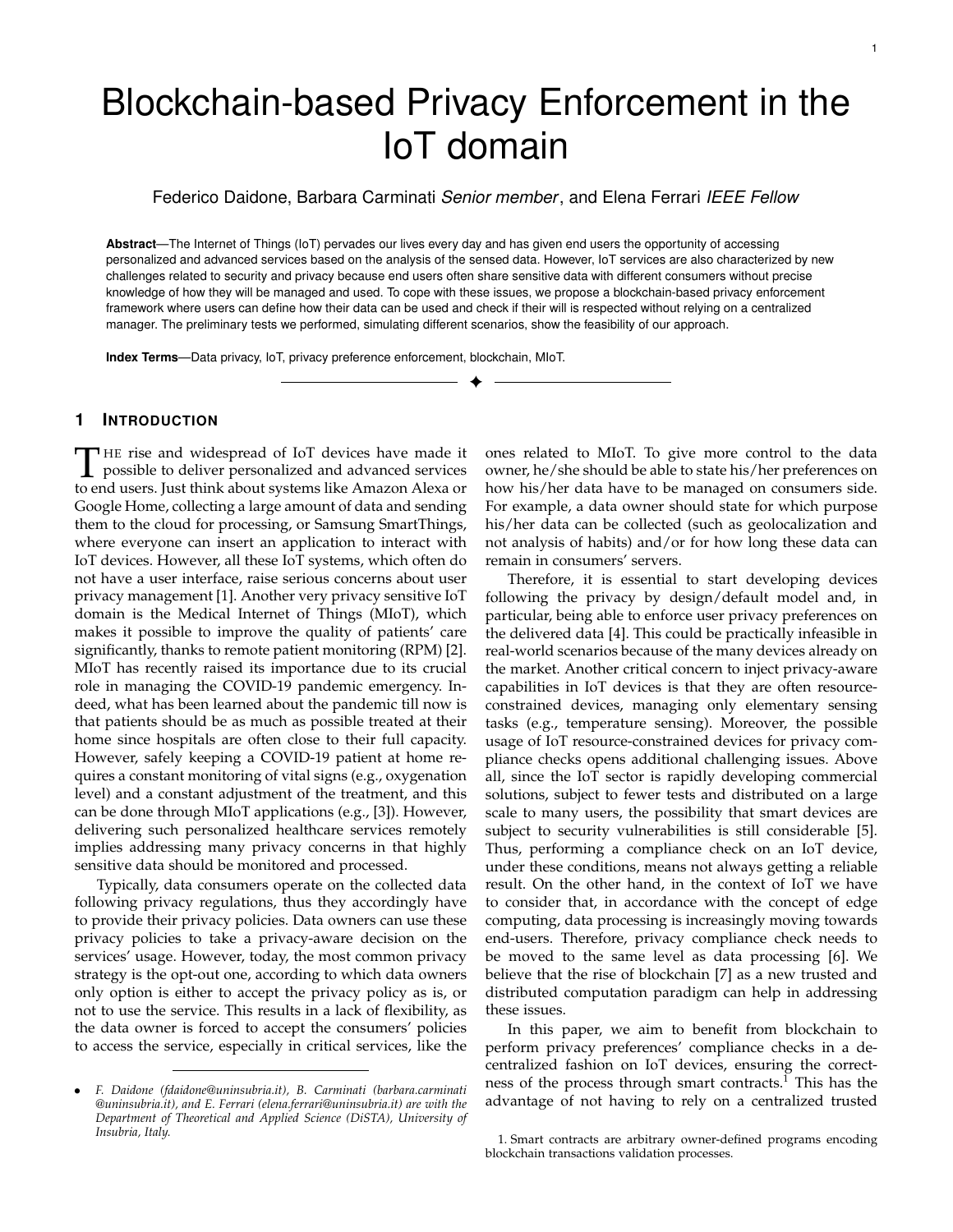

Fig. 3: Tuple selection process inside the gateway

scopes  $S_{\rho\rho}$ , the first with a selection, and the second with two selections. For instance, the selection  $_{[7,10]}(S_d)$  consists of the tuples from sequence number 7 to 10 in the stream *idS* : 1 belonging to the privacy preference scope  $S_{pp2}$ .

#### **4.3 Privacy preference enforcement audit**

Our framework allows data owners to check whether the compliance of their privacy preferences with the consumers' privacy policies has been correctly carried on for a certain data tuple. Regarding consumers, they can check the outcome of their privacy policy enforcement and whether the received data set is complete.

Mainly, the data owner has the right to verify the enforcement of his/her privacy preferences over his/her data and to which consumers they have been released. To proceed with the audit verification of a specific data tuple  $t_{d}$ , the data owner needs to determine the chunk tuple  $t_c$  where the outcome of the compliance check for  $t_d$  is kept. Knowing  $idS$ , he/she can go back to  $t_c$  thanks to the  $sn$  component of  $t_d$ . Once the data owner gets  $t_c$  from the blockchain, he/she can carry out the checks itself. First, the data owner can verify that the tuples contained in the range  $[n; m]$  have been enforced with the privacy preference  $t_{pp}$ , retrieved from idT pp. Another check is on the vector **check**, kept with *idCheck* on blockchain. Specifically, each consumer has his/her own check inside **check** vector. By doing so, the data owner gets the list of consumers enabled to receive the data. A third more in-depth check can be carried out on each individual consumer, to re-evaluate privacy enforcement on  $t_{\text{op}}$  and  $t_{\text{p}}$ . In this case, the data owner must carry out the check on his/her own and verify that the outcome matches the one stored in the grant component of the element referring to that consumer in the **check** vector.

On the other hand, the consumer receives  $t_c$  and **d**. From  $t_c$  he/she can see the outcome of the privacy enforcement carried on his/her privacy policy and, if he/she wants, recalculate it with  $t_{\text{DD}}$  and  $t_{\text{D}}$  for double-check, like the data owner. Instead, to verify the completeness of the received data set, he/she can calculate the entire digest of **d** and compare it with the one contained  $t_c$ . If they match, then the consumer has received all the data.

# **5 DATA RELEASE LAYER**

The data release layer transfers an authorized data item d from the data owner IoT blockchain node to a consumer IoT blockchain node. Since d may contain sensitive information, they cannot be exchanged on-chain. For this reason, we

#### **Pseudocode 1:** Privacy enforcement smart contract

```
1 Let:
```
- **<sup>2</sup>** tpp be the privacy preference tuple;
- **<sup>3</sup>** idT pp be the privacy preference tuple identifier;
- **<sup>4</sup>** be the tuple selection ;
- **<sup>5</sup> Function** *submitPrivacyPreference (*tpp*)*
- **6** checkSequenceNumber(tpp);
- 7 | mudF ile = downloadMudFile(tpp.mudUrl);
- $8 \mid tpp.pps = \text{extractPps}(\text{mudF} \text{ ile});$
- **<sup>9</sup>** tpp.pp = ppCombine(tpp.pps, tpp.ppo);
- 10 **new**  $\int dT$  pp;
- 11 | putBcTpp( $idT$ pp, tpp);
- 12 | privacyComplianceChecker( $idT$ pp);
- **<sup>13</sup> end**
- **<sup>14</sup> Function** *privacyComplianceChecker (*idT pp*)*
- 15  $\uparrow$   $\uparrow$   $pp = getBcTpp(idTpp);$ **<sup>16</sup>** consumerV ector = getBcConsumerVector(tpp.idS);  $17$  **check** = **new** vector;
- **<sup>18</sup> forall** idC *in* consumerV ector **do**
- 19  $\vert$   $i dT p = getBcldTpByIdSIdC(tpp.idS, idC);$
- $20$  |  $tp = getBcTp(idTp);$  $21$  | grant = verifyAuth(tpp:pp, tp:p);
- **<sup>22</sup> check**.add(idC,idT p,grant);
- **<sup>23</sup> end**
- **<sup>24</sup> new** idCheck;
- **<sup>25</sup>** putBcCheck(idCheck,**check**);
- **<sup>26</sup> end**
- **<sup>27</sup> Function** *dataTupleChunk ( )*
- $28$  |  $idS = getIdS($  );
- $29$  |  $idT pp = getBcldTppByIdS(idS);$
- $30$  **h** = getH( );
- $31$   $[n; m] = \text{getInterval}$  );
- **<sup>32</sup>** idCheck = getBcIdCheckByIdS(idS);
- **<sup>33</sup>** digest = calculateDigest(**h**);
- $134$   $tc = (idS, idTpp, [n; m], idCheck, digest);$
- $35$  **new**  $idTc$ ;
- $36$  | putBcTc( $idTc, tc$ );
- **<sup>37</sup> end**
- **<sup>38</sup> Function** *ppCombine (*pps*,*ppo*)*
- **<sup>39</sup> new** pp;
- 
- 40  $pp:ip = \text{joinlp}(pps:ip, ppo:ip);$  $41$  | *pp:rt* = joinRt(*pps:rt,ppo:rt*);
- **<sup>42</sup>** pp:tpu = joinTpu(pps:tpu,ppo:tpu);
- **<sup>43</sup>** return pp;
- **<sup>44</sup> end**

exploit a peer-to-peer (P2P) off-chain private channel to exchange data between the involved parties. For this purpose, in this paper, we leverage on private data provided by Hyperledger Fabric. Private data allows the establishment of a P2P link between two or more nodes for data sharing, saving on the blockchain a trace of the exchange.

More precisely, the data release layer operates on the output of the privacy enforcement layer (see, Section 4), that is: (1) the data  $d$  to be released to the intended consumers, which are saved on local temporary storage as data vector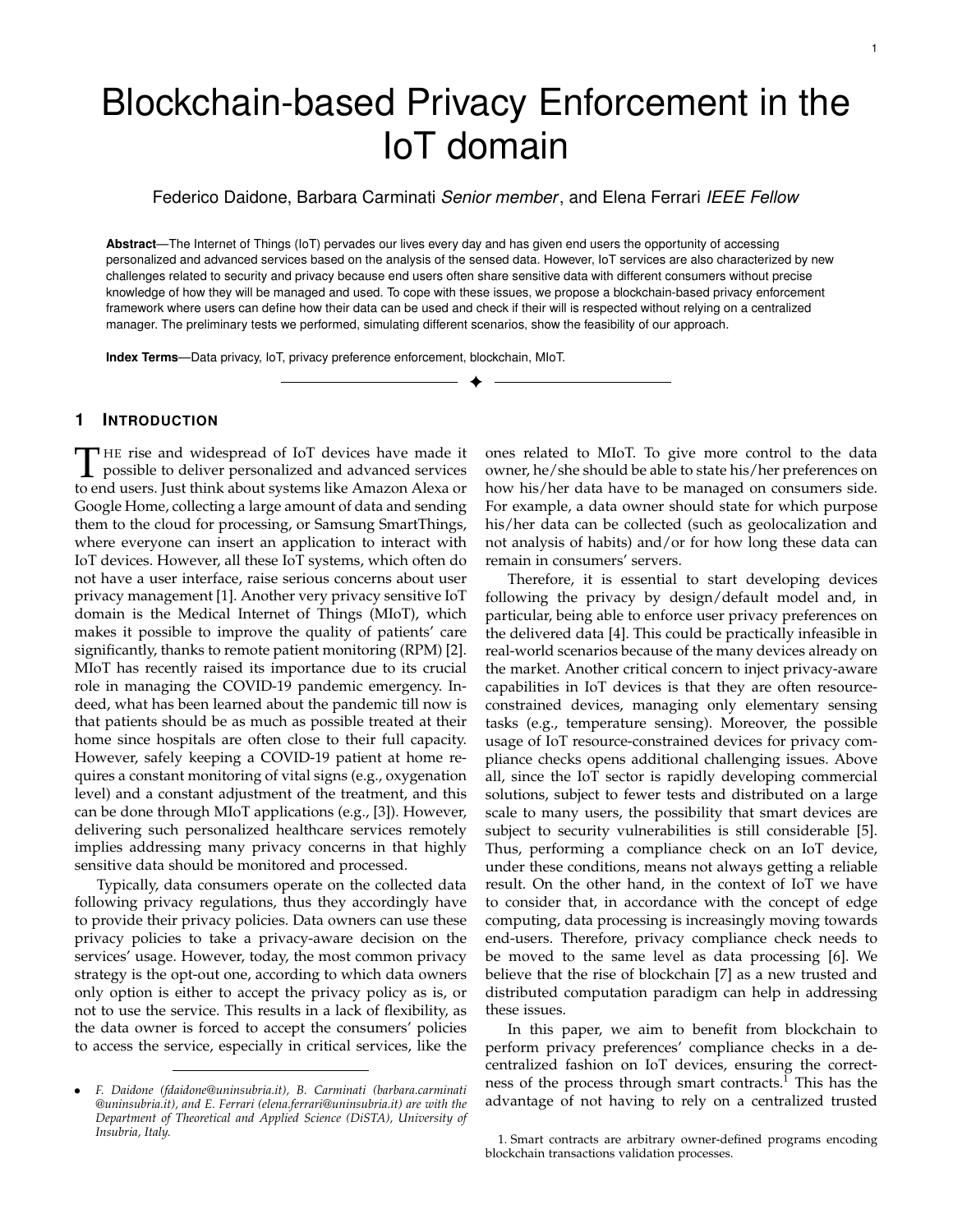#### **Pseudocode 2:** Verify authorization function

|                | 1 Let:                                                           |
|----------------|------------------------------------------------------------------|
| $\overline{2}$ | <i>pp</i> be the data owner's privacy preference;                |
| 3              | $\rho$ be the consumer's privacy policy ;                        |
| $\overline{4}$ | Function verify Auth $(p\rho, p)$                                |
| 5              | Let <i>ipF laq</i> be a boolean variable, initialized as False;  |
| 6              | Let rtF lag be a boolean variable, initialized as False;         |
| $\overline{7}$ | Let <i>tpuF lag</i> be a boolean variable, initialized as False; |
| 8              | if $(p:up \in pp: \overrightarrow{ip})$ then                     |
| 9              | <i>ipF lag</i> =True;                                            |
| 10             | end                                                              |
| 11             | if $(p:dataRet < pp:rt)$ then                                    |
| 12             | rtFlaq=True;                                                     |
| 13             | end                                                              |
| 14             | if $(p:dataRel = pp:tpu)$ then                                   |
| 15             | tpuF lag=True;                                                   |
| 16             | end                                                              |
| 17             | <b>if</b> (ipF lag=True & rtF lag=True & tpuF lag=True) then     |
| 18             | return True;                                                     |
| 19             | else                                                             |
| 20             | return False;                                                    |
| 21             | end                                                              |

**d**, and (2) the chunk tuple  $t_c$ , stored on the blockchain. The purpose is to send **d** to the allowed consumers. The data release is managed by a smart contract, described in Pseudocode 3, and executed by the data owner IoT blockchain node. The data release smart contract leverages the dataRelease() function, which sends data to consumers according to the compliance check results. The function receives as input parameters (1) and (2) and verifies that each consumer has received a positive result from the compliance check performed by *privacyComplianceChecker()* (see, Pseudocode 1), otherwise data are not released.

First, let us get  $t_c$  by  $idTc$  (see, Line 5, Pseudocode 3), where is contained *idCheck* (it represents a pointer within the blockchain to the privacy enforcement check). We use idCheck to derive the vector **check** from blockchain (see, Line 6, Pseudocode 3). Inside this vector, we have the outcome of privacy enforcement per each consumer. When the smart contract finds a consumer, who is entitled to receive the data, it gets the private channel identifier and sends **d** on the P2P off-chain channel through a tuple (*idTc*; **d**). The function *putP rivateData*() (see, Line 10 of Pseudocode 3) takes care of sending  $(idTc; d)$  to the consumer on an Hyperledger Fabric private channel. Since in a blockchain

| Pseudocode 3: Data release smart contract    |
|----------------------------------------------|
| 1 Let:                                       |
| <i>2 idTc</i> be the chuck tuple identifier; |
| 3 <b>d</b> be the data vector;               |
| 4 Function dataRelease ( $idTc,d$ )          |
| $tc = getBcTc(idTc);$<br>5                   |
| $check = getBcCheckVector(tc.idCheck);$<br>6 |
| forall check in check do<br>$\overline{7}$   |
| <b>if</b> check:grant is True then<br>8      |
| $idChannel = getChannel(check:idC);$<br>9    |
| putPrivateData(idChannel, idTc, d);<br>10    |
| end<br>11                                    |
| end<br>12                                    |
| end<br>13                                    |

network any node can be vulnerable and attacked, data contained in **d** are encrypted and signed by the IoT devices that generate them. Hyperledger Fabric provides a Public Key Infrastructure (PKI) in which each node has its own

identity with a public and a private key (wallet). Taking advantage of this feature, an IoT device can send through the P2P off-chain channel a symmetric key to a consumer, encrypting it with the consumer's public key. The consumer uses the Hyperledger Fabric getPrivateData() function in order to obtain his/her data. This function requires the channel identifier idChannel and the chunk tuple identifier  $idTc$  as input parameters. The consumer knows the channel identifier *idChannel* as this is released at subscription time, the chunk tuple identifier  $i dT c$  because the P2P off-chain channel has a built-in push notification mechanism that alerts the consumer when a new chunk tuple is available. After that, **d** is sent to the consumer ( 7 in Figure 2).

## **6 SECURITY DISCUSSION**

In this section, we discuss the security guarantees provided by each layer of our framework, as well as of the underlying infrastructure. In general, we assume that each component of our infrastructure (e.g., blockchain, gateways, and IoT devices) is untrusted and controlled by different entities that might have conflicting interests.

*Infrastructure*: To ensure secure communication among IoT devices, gateways, and blockchain peers, we leverage the authentication and encryption mechanism features provided by Hyperledger Fabric via Membership Service Provider (MSP)<sup>13</sup>, which is based on TLS protocol and X.509 certificates.

A further key component of the proposed infrastructure is the blockchain, which might be subject to vulnerabilities and threats, e.g., double spending, smart contract coding flaws, Sybil attack, etc. In our framework, to cope with these threats we adopted the countermeasures designed for Hyperledger described in [12]. Moreover, we rely on a permissioned blockchain and, as such, blockchain's clients and peers are known, having they own identities. Therefore, they are accountable for their behaviors, and any perpetrator of abuse or malicious behavior is easily identifiable and can be banned from the network. We also use the raft consensus algorithm which is considered safe and preventing double spending by design [12]. Although the blockchain allows us to run a reliable privacy enforcement even in an untrusted environment, we have to consider smart contracts' security. Smart contracts are prone to various programming errors that can lead to bugs and/or vulnerabilities. They can be exploited to manipulate the workflow of the smart contract and obtain different results from those expected. To cope with this issue, we have implemented a set of strategies, such as imposing maximum time for smart contract execution, setting root privileges only where necessary, enabling access control lists (ACLs) for channel access, setting policies for chaincode lifecycle and endorsement, testing input parameters against parameter tampering, testing the chaincodes with static analysis tools (revive ${}^{\circ}$ CC<sup>14</sup> and gosec<sup>15</sup>).

<sup>13.</sup> Membership Service Provider - Available at https: //hyperledger-fabric.readthedocs.io/en/latest/msp.html

<sup>14.</sup> Available at https://github.com/sivachokkapu/revive-cc

<sup>15.</sup> Available at https://github.com/securego/gosec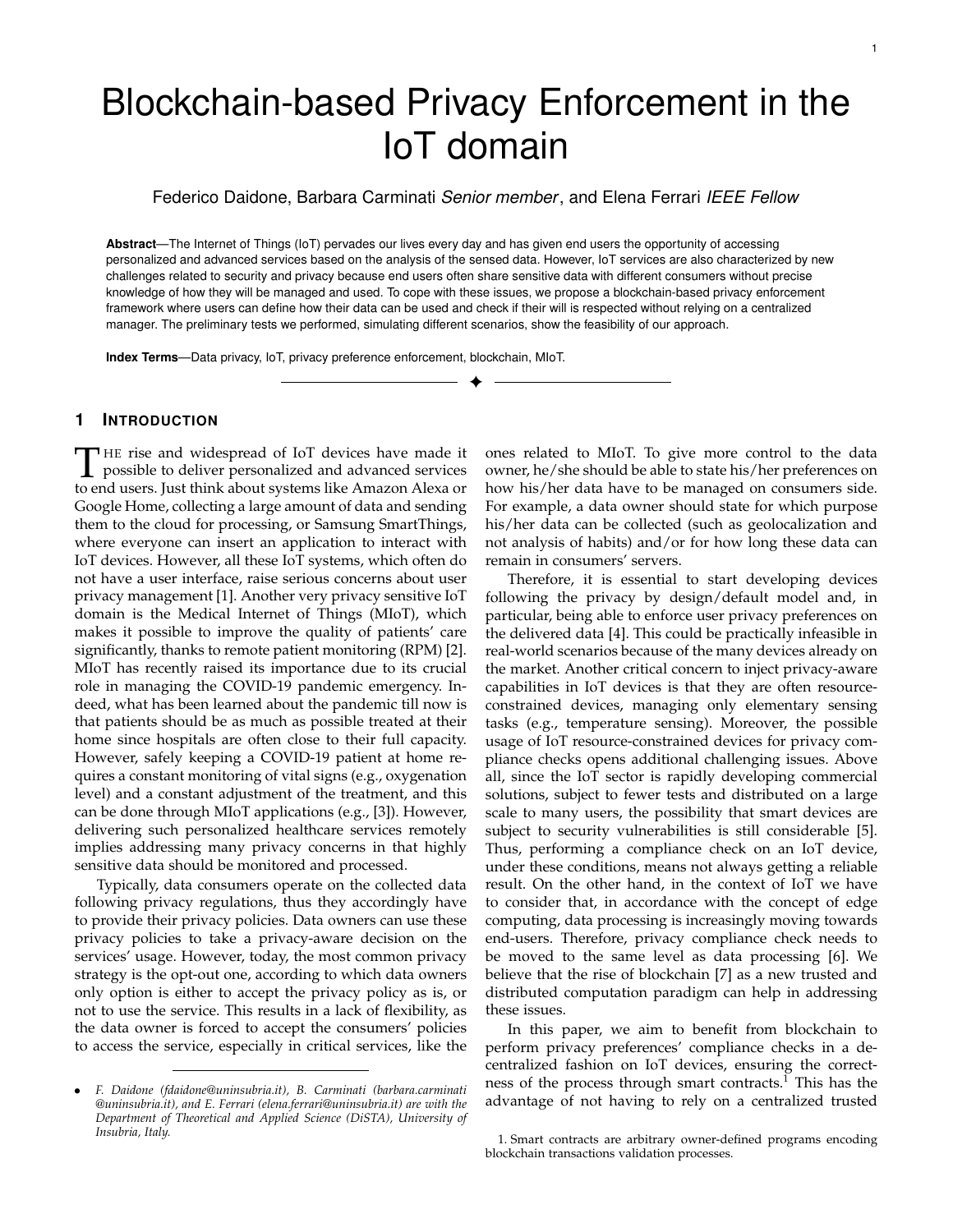*Privacy enforcement layer*: Attacks on the correct functioning of the privacy enforcement layer can be done by malicious IoT devices or gateways that try modifying the preference/policy tuples. Our scenario foresees different IoT devices each with its own tailored privacy preference, specifically the system-defined privacy preference *pps* (cfr. Section 3). For the sake of scalability, in the default setting of our framework IoT devices generate and sign privacy preference tuples. So it is possible that a compromised IoT device, generates a fake privacy preferences, in conflicts with the real owner preferences. However, the data owner is able to verify on the blockchain the stored privacy preference, sent by the IoT device, and detect the attack. This solution could fit many IoT deployment and achieve a good compromise between security and scalability. However, to cope with more risky scenarios (e.g., characterized by resourceconstrained IoT devices that can be easily compromised), the proposed infrastructure supports the data owner to directly submit in the blockchain his/her privacy preferences. This would exclude any tampering by compromised IoT devices.

Another security issue is due to possible DoS attack, where IoT devices try to send an excessive number of privacy preference tuples to continuously trigger the privacy enforcement. We consider that the gateway is equipped with standard countermeasures against DoS (queuing systems, detection, and monitoring system, IoT devices' ban, log and notification, etc.), so it can detect and mitigate by avoiding sending the tuples to the blockchain. In the case that also the gateway participates in the attack, the blockchain administrators can monitor the number of transactions submitted, set rate limiter, identify, and isolate malicious IoT devices or gateway.

Besides participating in DoS attacks, a malicious gateway could modify, duplicate, or omit the privacy preference tuples. We recall that IoT devices sign these, thus any tamper by the gateway is easily identifiable by the blockchain due to signature invalidation. The privacy preference tuples duplications can be identified thanks to the sequence number that cannot be altered, since it's included in the signature. Also, the privacy preference tuples omission can be detected by proposed smart contracts (see, Line 6, Pseudocode 1), which know the expected tuple sequence number and raise an alert in case of wrong sequence number. Finally, the correctness of the privacy enforcement process relies on the correctness of the proposed smart contracts. This has been proven by Theorem 1 available in Appendix B.

*Data release layer*: A possible security issue in this layer is represented by data tuples sent to unauthorized entity (e.g., consumers, peers). This could happen due to (1) untrusted gateway that sends the collected data to unauthorized entity or (2) an attacker who directly eavesdrops the communication. We have to recall that data sensed by IoT devices are encrypted with their private keys before their release (cfr. Section 5). Thus, even if data are shared with unauthorized entities by an untrusted gateway or eavesdropped by attacker, these are not accessible. Furthermore, the risk of eavesdropping is limited by the TLS protocol adopted by Hyperledger Fabric. A data leakage could also occur at the IoT device, as a malicious IoT device could send the sensed data to unauthorized entity. To cope with

in the previous section, e.g., exploiting auditing, signature, and sequence numbers. Finally, the logical correctness of the data release smart contract has been proven by Theorem 2, available in Appendix B.

# **7 EVALUATION**

In this section, we present the evaluation of our solution with a realistic load. At this purpose, we run a set of experiments aiming at measuring: (1) the data throughput, that is, the amount of data that the blockchain can manage in a time unit; (2) the space overhead implied by the additional information (metadata) that our solution requires to insert in the original IoT device streams; and (3) the time spent in privacy preference enforcement and data release. In running the experiments, we considered two main dimensions that impact performance. The first is the number of owner's IoT devices registered in the blockchain, that is, the number of data streams to be processed. Indeed, each distinct inbound data stream requires a distinct aggregation process in order to create  $t_c$ . Moreover, since the compliance checks have to be performed against each registered privacy policy, the second dimension is the number of registered consumers. In our state of the art analysis (cfr. Section 8) we did not find any work directly comparable to our proposal, as they differ in type of infrastructure, scenario, blockchain, and adopted privacy model.

#### **7.1 Test environment**

We simulated a smart home scenario exploiting both Raspberry Pi  $3^{16}$  devices and virtual machines<sup>17</sup>. The adopted smart home scenario consists of four different entities: (1) a gateway collecting data owner streams; (2) blockchain peers supporting the dialogue with consumers (i.e., policy registration, stream subscription); (3) an IoT device manufacturer, and (4) a third-party entity. This latter represents those entities that are not directly involved in the data generation/release but whose peers participate in the blockchain consensus. Moreover, we assume that each entity joins the blockchain with two peers and a certificate authority<sup>18</sup>. For data owners, consumers, and IoT manufacturers, we have implemented a peer on a Raspberry Pi 3 device, whereas the other peers and the certificate authority run virtualized on the server. Instead, peers and certificate authorities of the third party entities run only on the server.

In the experiments, we varied the number of data owners and consumers by changing the load on the corresponding blockchain peers. For the implementation, we used the latest stable Hyperledger Fabric release, that is, 1.4 version. We

<sup>16.</sup> Model B+: Cortex-A53 (ARMv8) @ 1.4GHz, 1GB LPDDR2.

<sup>17.</sup> Running on server Intel Core i7-6700 @ 3.4Ghz, 16GB DDR4

<sup>18.</sup> In Hyperledger Fabric, each entity must have its own certificate authority for the generation of the cryptographic information (PKI keys, certificates, etc.).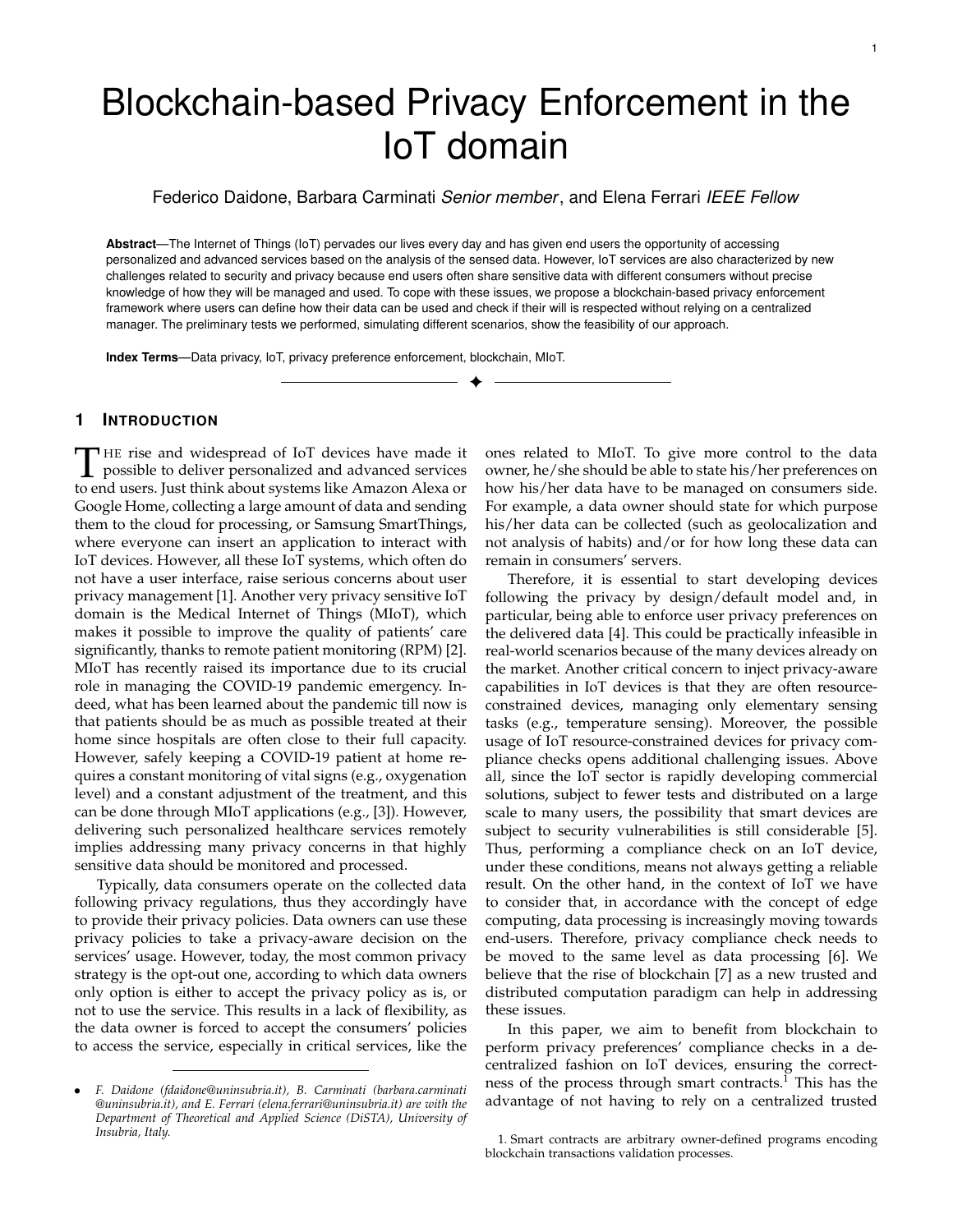used the Raft consensus with 5 orderers, running on the server. To implement a blockchain peer on Raspberry Pi 3, we installed Ubuntu 18.04.2 4.15.0-1033-raspi2 AArch64 OS and compiled Hyperledger Fabric for arm64 platform. For the virtual peers, we used Ubuntu server 18.04 with peers virtualized on a switched Gigabit LAN. The chaincode was developed in  $Go^{19}$ , whereas we used the Hyperledger Fabric SDK for Node.j $s^{20}$  to interface peers with clients.

The experiments were conducted by exploiting the CASAS project dataset<sup>21</sup>, which is widely used by the scientific community. In particular, we used the "Two-resident apartment" dataset consisting of sensors' data collected from a house lived by two people. The dataset contains data gathered from 108 different devices for several days. For simplicity, we consider only 24 hours of a unique data stream. This interval is representative as the other days' pattern is similar due to daily activities' cyclical nature. To implement a more complex scenario, we duplicated this stream to simulate the flow generated by different houses. Each of them has a different data owner, with a different privacy preference. We assumed a minimum of 10 streams. At the beginning, for each stream, we assumed only one consumer with a single privacy preference. Then, we increased these numbers up to 100 subscribed consumers and 100 privacy preferences associated with each stream.

## **7.2 Performance results**

In this section, we present the test results for throughput, space, and time overhead. We assess the performance by testing the scenario with different settings, by varying the number of data owner streams and consumers from 10 to 100 (i.e., 10, 50, 100). We changed privacy preferences and policies every 10 minutes to trigger the new compliance check computation, stressing the system.

*Throughput*: Figure 4 shows the 24h throughput for four settings, where  $S$  and  $C$  indicate the number of streams and consumers, respectively (e.g., 10s10c stands for 10 streams and 10 consumers setting). We omitted the 50 streams and 50 consumers configuration for lack of space, but they are taken into account in the following graphs. The byteIn input throughput is the number of bytes in a second, that the system through the IoT blockchain nodes can accept. The byteOut output throughput is the number of bytes in a second confirmed on the blockchain and that have reached the consumer. byteOut and byteIn have timestamps associated with them, the difference between these two timestamps represents the time interval during which the system performs all needed operations: selection, aggregation, privacy enforcement, data release, and blockchain consensus on each data. This time is the platform transaction time. Focusing on the outgoing stream (byteOut), we notice that the trend is jagged for a few consumers; instead, it becomes flat and constant for a higher number of consumers. This is because the system is not fully loaded initially and thus follows the input trend and has high overhead. When the incoming stream saturates the blockchain's speed of accepting transactions, the gateway's queuing and

10

selection mechanism temporarily store the packets, reducing the outgoing overhead. Although there are higher peaks with few consumers, the average throughput trend is higher in the second case because the sending is continuous. The maximum throughput, on configuration *100s100c*, is around 9000 B/s. Certainly, this throughput is not comparable with the classic IoT systems that achieve higher performance but it is a first milestone in the use of the blockchain in this sector. In fact, being able to successfully manage 100 smart environments, creating about 10,000 data flows (assuming that each IoT device had its own consumer and therefore with a ratio of 1:1) is a good result that paves the way for subsequent experiments.

*Overhead*: In this experiment, we evaluated the impact that the metadata required by our solution implies. We measure overhead, after tuple grouping, as the ratio of metadata ( $t_c$ ) to the overall value of metadata and data ( $t_c$ , **d**), in percentage. Figure 5 shows the 24h average overhead for nine settings. In general, from our experiments we have seen that a data tuple  $t_d$  has a dimension of 272 bytes, of which 136 bytes of data  $(d)$  and 136 bytes of privacy metadata ( $idS$ , sn,  $hash(d)$ ). Looking at the 100s100c throughput configuration with the peak value of 9000 B/s and knowing that we were able to output a **d** data vector of 8432 bytes (62  $d$  data values of 136 bytes), the overhead is about 568 bytes, that is 6.3% of the total size. In this case, we reach the minimum overhead of the output stream. The overhead has the most significant impact when there are few transactions at the entrance and, therefore, little possibility of aggregating them. In fact, we achieved the minimum average overhead of 21% with 100 streams and 100 consumers. The overhead chart highlights the efficiency of the system on the aggregation of tuples and privacy compliance checks. The negative trend confirms the scalability of the platform as streams and consumers increase.

*Transaction time*: Figure 6 shows the 24 hours average transaction time for different settings. Our framework is able to reach around 6 transactions per second  $(0.17 \text{ s}/\text{tx})$ , with an average of 3 transactions per second  $(0.33 \text{ s}/\text{tx})$ , as shown in Figure 5. The average transaction time is almost constant as the number of streams changes because the data owner gateway aggregates the stream and lightens the blockchain. We note a time increase when the number of consumers increases because the compliance checks on privacy preferences and policies increase. Despite the increase in incoming streams, the graph shows that we are able to maintain an almost constant processing time and that it mainly depends on the number of consumers. This means that the system is able to scale well with respect to the number of input streams, thanks to the aggregation techniques used. Based on the obtained results, we estimate that our proposal can handle about 10 buildings $^{22}$  concurrently with 10 dwellings each and latency under 400 milliseconds. This confirms the feasibility of our approach, also considering the large margins for improvement in the use of more performing hardware, software, and networks [13].

<sup>19.</sup> Available at https://golang.org/

<sup>20.</sup> Available at https://hyperledger.github.io/fabric-sdk-node/

<sup>21.</sup> Available at http://casas.wsu.edu/datasets/

<sup>22.</sup> Calculation based on the Italian average number of dwellings per buildings https://entranze.enerdata.net/ per buildings https://entranze.enerdata.net/ average-number-of-dwellings-per-building.html